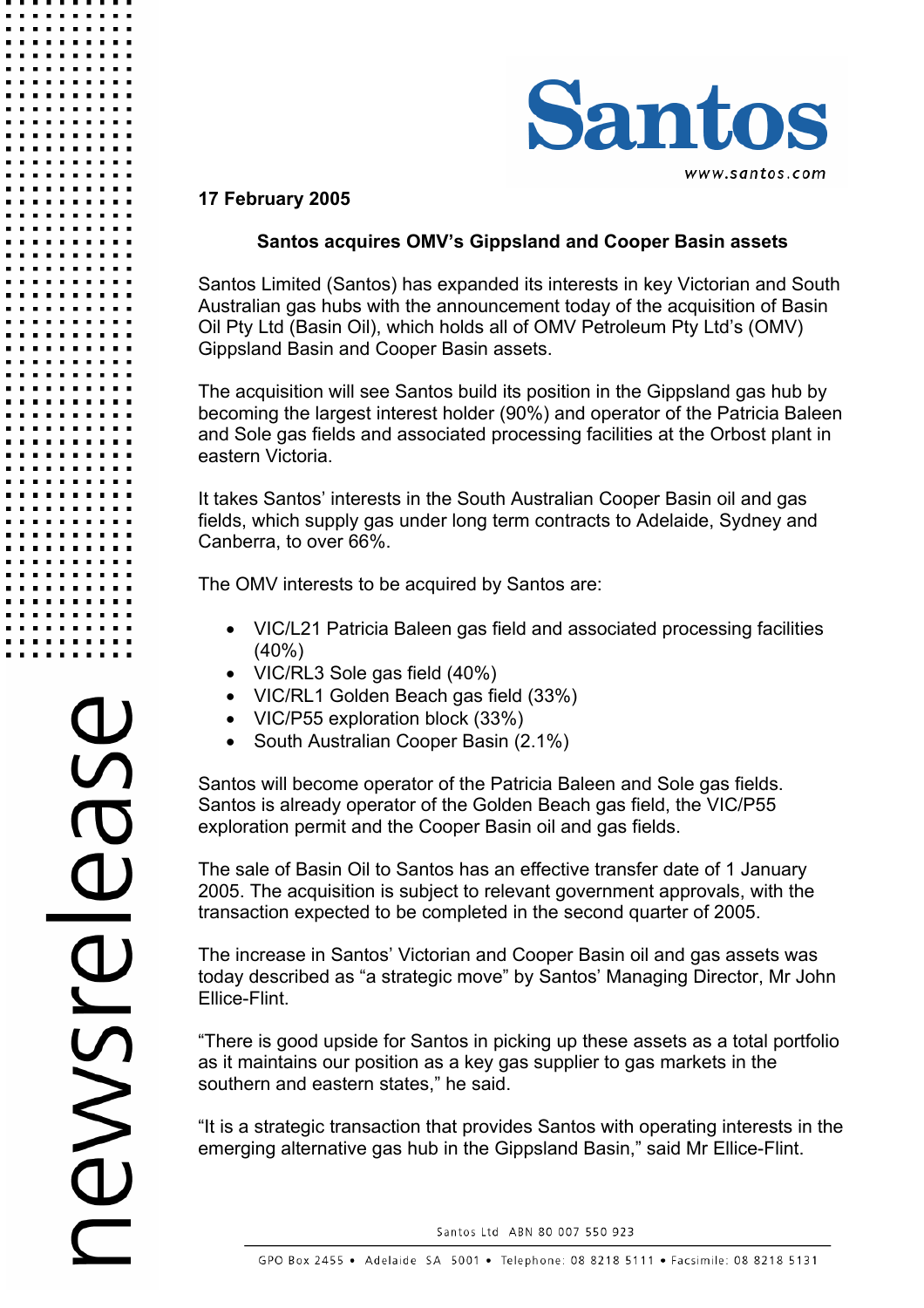"The Gippsland hub is at a strategic pipeline crossroad with connections to Victorian, NSW and Tasmanian markets while our Moomba hub has been supplying customers for over three decades."

"Importantly, as an incumbent party in all of the assets, we have a good understanding of their distinct value through our current joint venture activity."

"The move to become the operator of the Patricia Baleen field and processing facilities will form a strong foundation asset for the development of the Sole gas field, as well as gas discoveries in neighbouring blocks."

"As Santos' Golden Beach interests are now 100%, options are being assessed and may include a farm down to other interested parties," he said.

Mr Ellice-Flint said acquisition of Basin Oil's Cooper Basin assets meant there would now be only three parties (Santos, Delhi Petroleum and Origin Energy) across the key Cooper Basin Joint Ventures.

"This helps facilitate administrative efficiency and joint venture alignment in future Cooper Basin activities," he said.

As a result of the transaction, Santos will add 8 mmboe of proven and probable reserves from Patricia Baleen and Cooper Basin with additional 2005 production of approximately 1.3 mmboe. This does not include Sole or Golden Beach fields.

The interests of parties in these assets pre and post these transactions are:

#### **South Australian Cooper Basin**

|                                       | <b>New</b> | Old    |
|---------------------------------------|------------|--------|
| Santos (operator)                     | 66.60      | 64.5%  |
| Delhi Petroleum Pty Ltd               | 20.21      | 20.21% |
| Origin Energy<br><b>Resources Ltd</b> | 13.19      | 13.19  |
| Basin Oil Pty Ltd (OMV)               |            | 2.10%  |